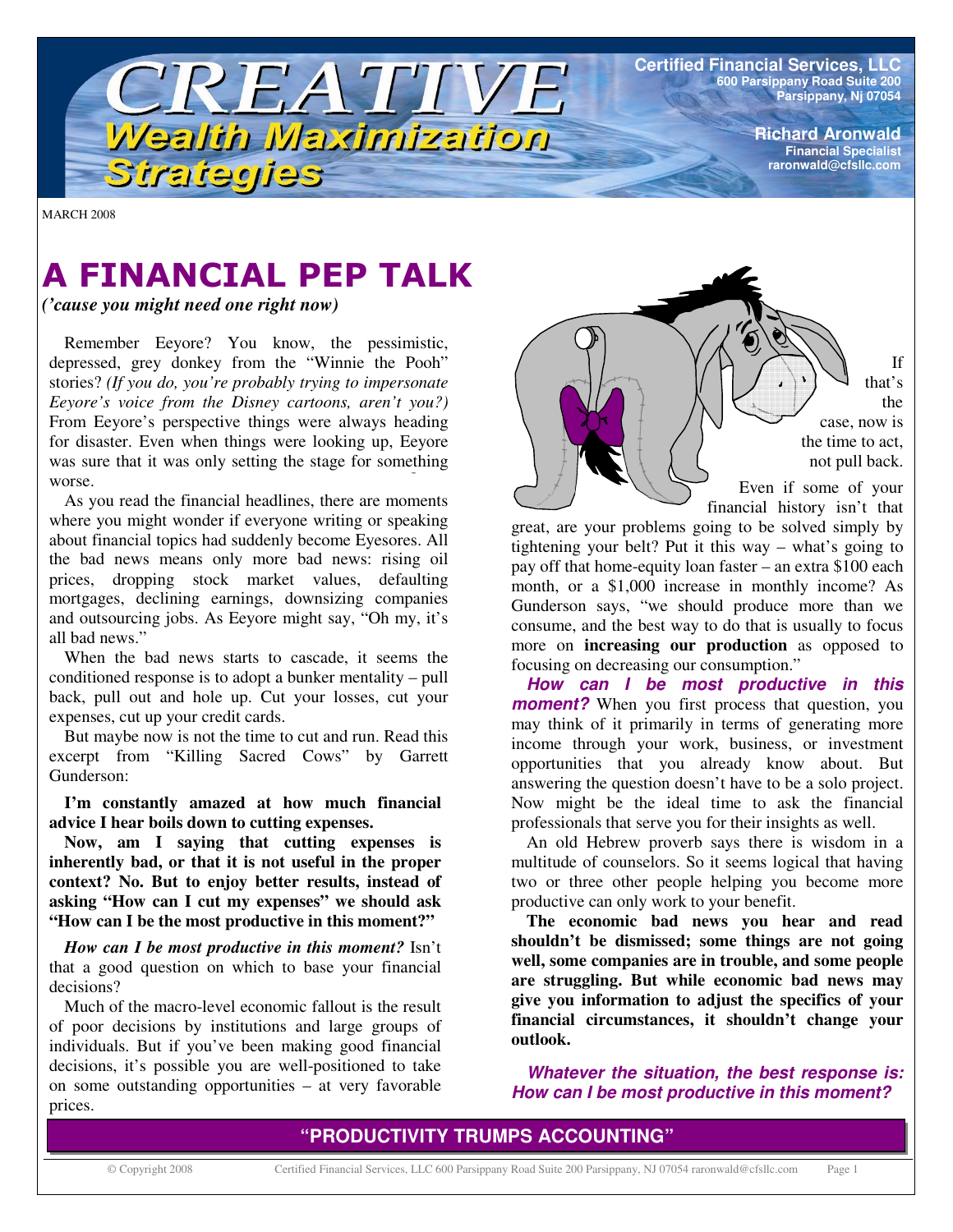## **Life Insurance Notes**

Life insurance isn't the sexiest financial topic, but as an aspect of risk management, it remains a foundational component in every financial plan. And, in its own way, the life insurance industry has some interesting developments. What follows are three life insurance items worth noting.

#### **Note #1:** If you are serious about life insurance, get expert assistance

The purchase of life insurance is rarely a "once-in-alifetime" thing. Surveys about customer preferences and behaviors may vary in their specifics (what type of policy was purchased, the amount, etc.) but one aspect of their findings seems constant: People who buy life insurance will buy several policies during their lifetime.

In the industry, a typical comment is that people buy seven life insurance policies during their lifetime. Some of the details of this statement are fuzzy (if you buy a policy on your child does it count as one of their seven policies, or one of yours?), but even if the number is three or four instead of seven, it still means that life insurance is not a "set-it-and-forget-it" financial decision.

However, even with seven policies during your lifetime, it's not like buying life insurance is something you do on a regular basis. Consequently, many people are less than informed when it comes to the status of their life insurance program. What's worse, there are indications that some "financial professionals" aren't much better informed than the typical policyholder.

Errold F. Moody, Jr., operates and maintains what he claims is "the largest and most comprehensive planning site on the Internet" (www. efmoody.com). For more than two decades, Moody's major interest has been "individual fee financial planning." It is Moody's contention that

the best way to retain the services of a financial professional is by paying for their advice as opposed to buying their products. *Except when it comes to life insurance.*

Moody observes that many fee-based planners don't seem to know much about insurance. Besides personal experience, he quotes a 1999 *Journal of Financial Planning* article which stated:

*"…many planners were not looking at, or least not emphasizing enough, the entire area of risk management – not just life insurance, but also disability, health, long-term care and liability coverage."*

Moody follows with some commentary of his own. (As you read this, keep in mind that for the past 22 years, Moody has been a professor at the University of California at Berkley and Irvine, taught classes for Professional Designation in Financial Planning, and from 1995-2004 he was an Insurance instructor for various licenses and continuing education programs.)

*"Insurance is, in my mind, one of the most difficult of all planning areas. While it is easy to get information about mutual funds and other investments from the likes of Morningstar or Value Line, it is almost nigh on to impossible to obtain objective and intensive analysis of a life insurance product. Therefore, since the analysis is hard, and since very few planners have the capability to do such analysis, they simply have decided to effectively eliminate planning for that area in total. Therefore, while somebody may have limited the conflict of interest in regards to commission, they simply have paid an hourly or flat fee for an incompetent, unknowledgeable adviser who has effectively breached its fiduciary obligation to a client."*

Thus, Moody concludes the only effective way to buy life insurance is from a knowledgeable agent. Moody acknowledges that "while it is unquestionably true that commissions can taint the planning process, it is not a universal fact." The real issue is the financial professional's knowledge of insurance, their ability to accurately transmit that information to the consumer, and then deliver the appropriate products. Because of the variety and complexity of insurance contracts, you need to work with someone who is immersed in the business. And the most likely "expert" is an insurance agent, commissioned or not.

**"The problem is that no matter what you think of insurance, past problems, future difficulties, etc., risk management still is a mandatory element of financial planning." - Errold Moody**

#### **Note #2:** Guess who's buying life insurance? People over 70

Here's something that actuaries might not have anticipated: Increasing numbers of people over 70 are buying more life insurance.



According to its PR material, Towers Perrin is "a global professional services firm that helps organizations improve performance through effective people, risk and financial management." One of the reports that Towers Perrin produced in 2005 was the *Tillinghast Older Age Mortality Study* (TOAMS), which uncovered interesting trends in the use of life insurance among older individuals. In February 2008, Tower Perrin released *TOAMS 2,* and the updated data was, in a word, "overwhelming."

Quoted in a February 12, 2008 *Business Wire* release,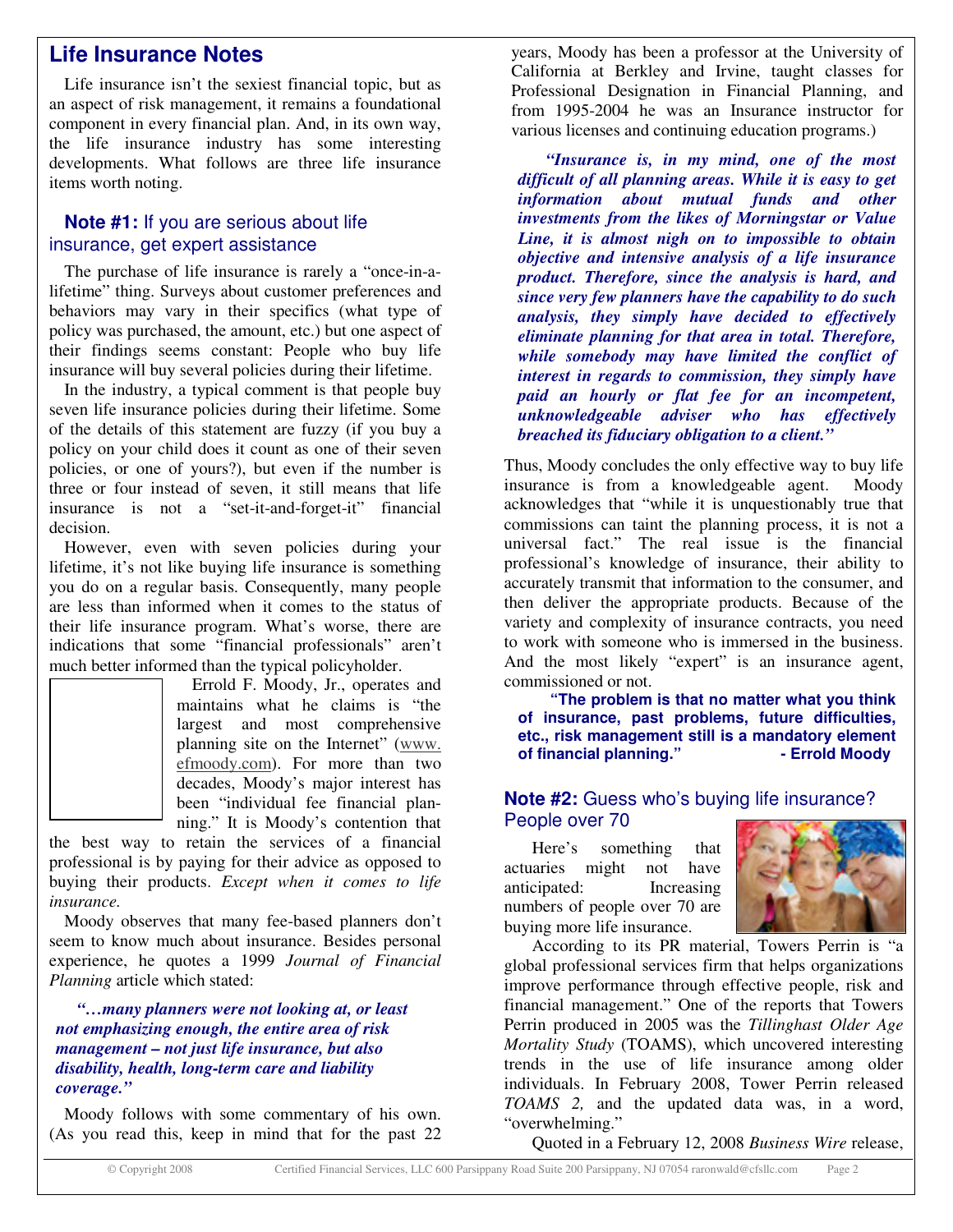Mike Taht, a principal at Towers Perrin noted "an overwhelming increase in sales activity at the very high issue ages." Specifically, Taht reported that "…for some companies, sales at issue ages over 70 represent 30% of all universal life premiums sold – a statistic unheard of five years ago." Other research from *TOAMS 2* found that 2007 life insurance sales were up 4.3% over 2006 for ages 60 and older, while sales among the 45 to 59 age group declined. The *TOAMS 2* suggested that this significant increase in older individuals owning life insurance could compel insurers to adjust their prices, underwriting practices and mortality assumptions.

#### **Why are older people buying more life insurance?**

Some possible answers:

**Greater longevity = lower prices.** Many life insurers have repriced their products (or developed new ones) based on longer life expectancies. This has resulted in more affordable premiums at higher ages.

**Reality turns out to be different than theory.** Remember the conventional financial wisdom that says most people don't need life insurance in their old age? It turns out people either want or need life insurance in their "golden years," for a variety of reasons. Their retirement resources (pensions, investments, etc.) may not be as great as anticipated. Rising health care costs, especially those from a final illness, may put surviving family members at financial risk. There may be a desire for certainty and guarantees in inheritance bequests or the settling of other financial issues – and life insurance is particularly well-suited to meet these objectives.

**The emergence of life settlements as an alternative** final **transaction.** Through life settlements, policy owners have a secondary market for their life insurance policies – they don't have to be held until death for there to be a payoff from the insurance benefit. Although some forms of life settlement have come under ethical and legal scrutiny, there are plenty of legitimate and creative ways for policy owners to leverage the financial value of a life insurance policy before one's death.

#### **Note #3:** A Presidential Campaign rescued by a life insurance policy?



In the fall of 2007, Senator John McCain's presidential campaign was in serious financial trouble. Just months away from the start of presidential primaries, McCain was broke. Laying off staffers and abandoning his quest for the

Republican Party nomination seemed inevitable. So the McCain campaign, like many other struggling enterprises, went looking for a loan. In November, the Fidelity & Trust Bank of Maryland lent McCain \$3 million.

According to a February 14, 2008 *Wall Street Journal* editorial, "there's no doubt the November cash infusion

helped Mr. McCain survive long enough to compete and win in New Hampshire (one of the early state primaries), and ultimately to become the GOP's presumptive nominee."

It is not unusual for candidates for elected office to borrow to finance their campaigns. But what got the attention of the *Wall Street Journal* was the collateral McCain offered in exchange for the \$3 million. According to the Journal, it was McCain's demonstrated ability as a fund-raiser that convinced the bank he was worth the money – regardless of whether he would eventually win the nomination. But in addition, The Journal noted that "Mr. McCain also put up a life insurance policy and other campaign assets."

Although the article provided no further details, the essence of the transaction could be evaluated thusly: Fidelity & Trust was banking on McCain's unique personal ability to raise money – and on the policy that insured his life.



# **An alternative to the debt snowball**

With the turmoil in the stock market, the decline in interest rates on savings, and the resulting instability in the

economy, some individuals are considering whether it might be prudent to clean up their personal finances by paying off debt, especially high interest credit card debt. For some, this is simply a matter of transferring money out of a savings account to pay off credit card balances. But for many others, paying down credit card debt involves reallocating monthly income: instead of saving or spending, more of your monthly income will be used for debt reduction. One of the popular strategies for managing this reallocation is sometimes referred to as the "debt snowball."

The debt snowball is a systematic way to reduce or eliminate personal debt, typically on credit cards. In this strategy, you determine how much additional income you can commit to debt reduction, and allocate the entire amount to one account, while continuing to make minimum payments on the other accounts. For example, suppose you have three credit card accounts with the following balances and minimum monthly payments:

Credit card A: \$5,000 - \$150/mo. minimum payment Credit card B: \$6,000 - \$120/mo. min. payment Credit card C: \$3,500 - \$105/mo. min. payment

In total, these three accounts require \$375/mo. to pay the minimum amounts. After examining your budget, you determine you can allocate an *additional* \$225/mo. to paying off these balances. Using the debt snowball strategy, you would apply the entire \$225 to one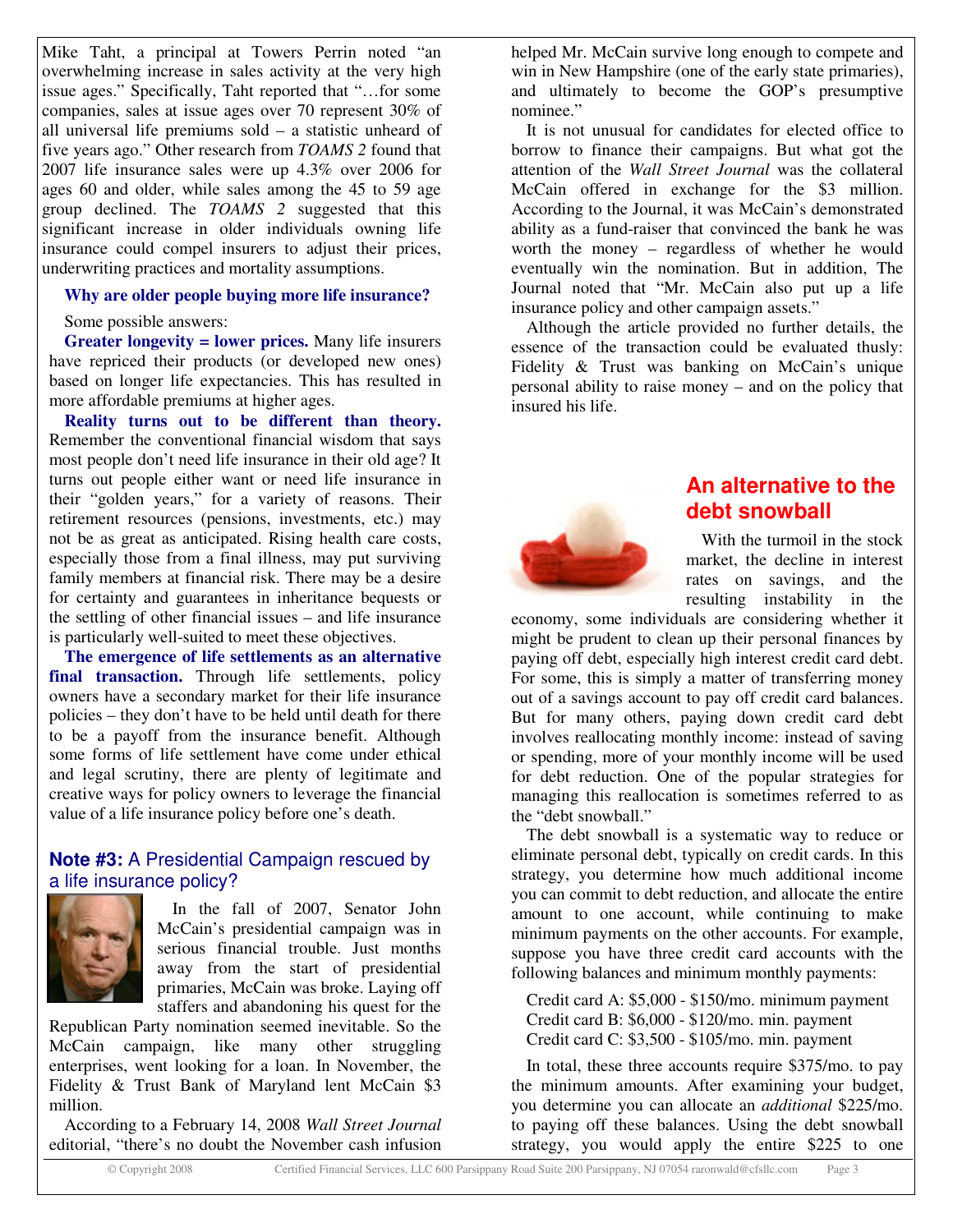account. (Which account you choose might depend on several factors, including the interest rate or minimum payment, but most snowball articles recommend tackling the smallest balance first.) For this illustration, let's choose credit card C to receive the extra \$225, or a total monthly payment of \$330. *(See Fig. 1.)*

In approximately one year, credit card C is paid off. Now the "snowball" effect can begin. Since you no longer have to pay \$330/mo. to credit card C, that amount can be added to credit card A. With card A now receiving monthly payments of \$480 (the \$150mo. minimum plus the \$330 previously applied to card C), this account is paid off in eight months. All that's left is credit card B, and your full debt reduction payment of \$600/mo. can be applied to one account. Another six or seven months, card B's balance is zero – and now you have \$600/mo. to save or spend.

It sounds great, right? But is the debt snowball really the best strategy for debt reduction? Maybe, maybe not.

The appeal of the debt snowball is mostly psychological. By concentrating your debt reduction efforts on one account, you have the positive reinforcement of seeing significant progress in reducing one account. And hopefully, that success gives you momentum to stay the course until all accounts are paid. But from a big-picture perspective, \$600/mo. was used to pay off \$14,500 in credit card debt over 2½ years. Although there might be a slight difference in the outcome depending on the interest charged by the various accounts, this result would have been accomplished in the same time period if the extra \$225 had been divided equally (\$75 each) over the three accounts.

The real key to successfully paying off the credit cards is **consistency**, in making the \$600 monthly payment, and also in **not adding additional amounts** to the credit card balances. And really, those are the bigger issues that determine success or failure in clearing the debt.

Which is why it might be worth considering a counterintuitive alternative to the debt snowball: what if you make only the minimum payments and focus on saving more money?

Using the example above, instead of allocating an extra \$225 each month to debt reduction, **deposit the money in a savings account for one year.** This doesn't immediately help debt reduction, but *saving first* does deliver some other immediate and long-term benefits.

First, the reason many people run up credit card debt is because they don't have cash available. Either they don't budget properly, or they haven't developed the self-discipline to save and pay cash instead of borrowing and paying interest. **One of the long-term keys to controlling debt is establishing the habit of saving.**

Second, if you're using a debt snowball strategy to pay off existing debt, what happens when one of those unexpected expenses comes up? Most likely, the solution means using the credit card again, adding more debt to the pile. But **if you have built up your savings, you may not have to dip into the credit card well.**

Third, having a savings account might give you the assurance that you can continue making minimum payments (and preserve your credit rating) even if your income takes a hit because of smaller bonuses, a layoff, illness, etc.

Finally, having established a better financial framework for the future, lump sums from the savings account can be applied to credit card balances on regular intervals, perhaps every six months or once a year. Similar to the debt snowball, this **minimum-paymentand-save-the-difference approach pays off the credit**

|              | <b>BEGINNING</b> | <b>MONTHLY</b> | <b>INTEREST</b> | <b>ENDING</b>  |              | <b>BEGINNING</b> | <b>MONTHLY</b> | <b>INTEREST ENDING</b> |                |
|--------------|------------------|----------------|-----------------|----------------|--------------|------------------|----------------|------------------------|----------------|
| <b>MONTH</b> | <b>BALANCE</b>   | <b>PAYMENT</b> | <b>CHARGED</b>  | <b>BALANCE</b> | <b>MONTH</b> | <b>BALANCE</b>   | <b>PAYMENT</b> | <b>CHARGED</b>         | <b>BALANCE</b> |
|              | \$3,500.00       | \$105.00       | \$50.93         | \$3,445.93     | 24           | \$2,027.80       | \$105.00       | \$28.84                | \$1,951.64     |
| 2            | \$3,445.93       | \$105.00       | \$50.11         | \$3,391.04     | 25           | \$1,951.64       | \$105.00       | \$27.70                | \$1,874.34     |
| 3            | \$3,391.04       | \$105.00       | \$49.29         | \$3,335.33     | 26           | \$1,874.34       | \$105.00       | \$26.54                | \$1,795.88     |
| 4            | \$3,335.33       | \$105.00       | \$48.45         | \$3,278.78     | 27           | \$1,795.88       | \$105.00       | \$25.36                | \$1,716.25     |
| 5            | \$3,278.78       | \$105.00       | \$47.61         | \$3,221.39     | 28           | \$1,716.25       | \$105.00       | \$24.17                | \$1,635.41     |
| 6            | \$3,221.39       | \$105.00       | \$46.75         | \$3,163.14     | 29           | \$1,635.41       | \$105.00       | \$22.96                | \$1,553.37     |
| 7            | \$3,163.14       | \$105.00       | \$45.87         | \$3,104.01     | 30           | \$1,553.37       | \$105.00       | \$21.73                | \$1,470.10     |
| 8            | \$3,104.01       | \$105.00       | \$44.99         | \$3,043.99     | 31           | \$1,470.10       | \$105.00       | \$20.48                | \$1,385.57     |
| 9            | \$3,043.99       | \$105.00       | \$44.08         | \$2,983.08     | 32           | \$1,385.57       | \$105.00       | \$19.21                | \$1,299.78     |
| 10           | \$2,983.08       | \$105.00       | \$43.17         | \$2,921.25     | 33           | \$1,299.78       | \$105.00       | \$17.92                | \$1,212.70     |
| 11           | \$2,921.25       | \$105.00       | \$42.24         | \$2,858.49     | 34           | \$1,212.70       | \$105.00       | \$16.62                | \$1,124.32     |
| 12           | \$2,858.49       | \$105.00       | \$41.30         | \$2,794.80     | 35           | \$1,124.32       | \$105.00       | \$15.29                | \$1,034.61     |
| 13           | \$2,794.80       | \$105.00       | \$40.35         | \$2,730.14     | 36           | \$1,034.61       | \$105.00       | \$13.94                | \$943.55       |
| 14           | \$2,730.14       | \$105.00       | \$39.38         | \$2,664.52     | 37           | 943.55<br>\$     | \$105.00       | \$12.58                | 851.13<br>\$   |
| 15           | \$2,664.52       | \$105.00       | \$38.39         | \$2,597.91     | 38           | 851.13<br>\$     | \$105.00       | \$11.19                | \$<br>757.32   |
| 16           | \$2,597.91       | \$105.00       | \$37.39         | \$2,530.31     | 39           | 757.32           | \$105.00       | \$9.78                 | 662.11<br>\$   |
| 17           | \$2,530.31       | \$105.00       | \$36.38         | \$2,461.69     | 40           | 662.11<br>\$     | \$105.00       | \$8.36                 | 565.46<br>\$   |
| 18           | \$2,461.69       | \$105.00       | \$35.35         | \$2,392.04     | 41           | 565.46           | \$105.00       | 6.91<br>\$             | 467.37         |
| 19           | \$2,392.04       | \$105.00       | \$34.31         | \$2,321.34     | 42           | 467.37           | \$105.00       | 5.44<br>\$             | 367.81         |
| 20           | \$2,321.34       | \$105.00       | \$33.25         | \$2,249.59     | 43           | 367.81<br>\$     | \$105.00       | 3.94<br>\$             | 266.75<br>\$   |
| 21           | \$2,249.59       | \$105.00       | \$32.17         | \$2,176.76     | 44           | 266.75<br>\$     | \$105.00       | 2.43<br>\$             | 164.17<br>\$   |
| 22           | \$2,176.76       | \$105.00       | \$31.08         | \$2,102.83     | 45           | 164.17<br>\$     | \$105.00       | \$0.89                 | \$<br>60.06    |
| 23           | \$2,102.83       | \$105.00       | \$29.97         | \$2,027.80     | 46           | \$<br>60.06      | \$60.06        | \$0.00                 | \$<br>0.00     |

**FIG. 1 CREDIT CARD C: PAYDOWN WITH MINIMUM PAYMENTS** *18.00% Interest charged*

© Copyright 2008 Certified Financial Services, LLC 600 Parsippany Road Suite 200 Parsippany, NJ 07054 raronwald@cfsllc.com Page 4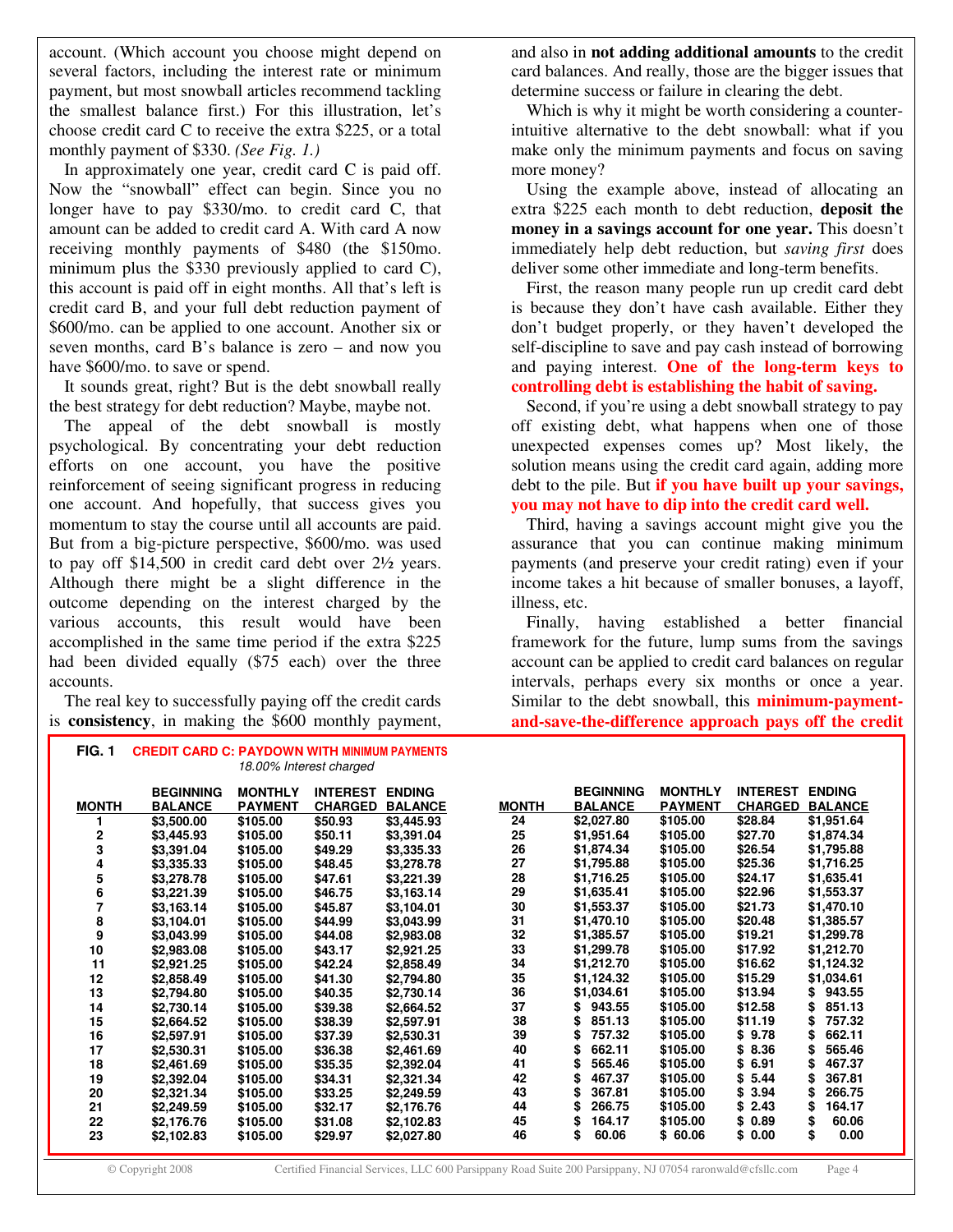**cards faster than simply making minimum payments.**

At this point, some math-oriented skeptic is likely to point out that the interest that continues to accrue against the higher credit card balance is likely far greater than the interest earned in the savings account. This is true. But how much difference does it really make?

Consider credit card C, the one with the \$3,500 balance. Assume the annual interest charged is 18%.

At \$105/mo., it would take 46 months to pay off the account. *(see Fig. 1*). Adding \$225 each month to the \$105 would pay off the balance in 12 months *(Fig. 2)*, with a final month payment of \$149.22.

| FIG. 2       | <b>CREDIT CARD C: ADD \$225 TO MIN. MO. PMT</b><br>18.00% Interest charged |                                  |                                   |                                 |  |  |  |
|--------------|----------------------------------------------------------------------------|----------------------------------|-----------------------------------|---------------------------------|--|--|--|
| <b>MONTH</b> | <b>BEGINNING</b><br><b>BALANCE</b>                                         | <b>MONTHLY</b><br><b>PAYMENT</b> | <b>INTEREST</b><br><b>CHARGED</b> | <b>ENDING</b><br><b>BALANCE</b> |  |  |  |
| 1            | \$3,500.00                                                                 | \$330.00                         | \$47.55                           | \$3.217.55                      |  |  |  |
| 2            | \$3,217.55                                                                 | \$330.00                         | \$43.31                           | \$2,930.86                      |  |  |  |
| 3            | \$2,930.86                                                                 | \$330.00                         | \$39.01                           | \$2,639.88                      |  |  |  |
| 4            | \$2,639.88                                                                 | \$330.00                         | \$34.65                           | \$2,344.52                      |  |  |  |
| 5            | \$2.344.52                                                                 | \$330.00                         | \$30.22                           | \$2.044.74                      |  |  |  |
| 6            | \$2.044.74                                                                 | \$330.00                         | \$25.72                           | \$1.740.46                      |  |  |  |
| 7            | \$1.740.46                                                                 | \$330.00                         | \$21.16                           | \$1,431.62                      |  |  |  |
| 8            | \$1,431.62                                                                 | \$330.00                         | \$16.52                           | \$1,118.14                      |  |  |  |
| 9            | \$1,118.14                                                                 | \$330.00                         | \$11.82                           | 799.97<br>\$                    |  |  |  |
| 10           | 799.97<br>\$                                                               | \$330.00                         | \$7.05                            | \$<br>477.02                    |  |  |  |
| 11           | \$<br>477.02                                                               | \$330.00                         | \$2.21                            | \$<br>149.22                    |  |  |  |
| 12           | \$<br>149.22                                                               | \$149.22                         | 0.00<br>S                         | \$<br>0.00                      |  |  |  |

If the \$225 was deposited each month in a savings account earning 2% *(Fig. 3)*, the accumulation could be applied as a lump-sum payment of \$2,729.43 in the  $12<sup>th</sup>$ month, with a final payment of  $$65.43$  in the  $13<sup>th</sup>$  month to completely clear the credit card account.

| FIG. 3       | <b>SAVINGS ACCOUNT</b>             |                                  | 2.00% Interest Earned             |                                 |  |
|--------------|------------------------------------|----------------------------------|-----------------------------------|---------------------------------|--|
| <b>MONTH</b> | <b>BEGINNING</b><br><b>BALANCE</b> | <b>MONTHLY</b><br><b>DEPOSIT</b> | <b>INTEREST</b><br><b>ACCRUED</b> | <b>ENDING</b><br><b>BALANCE</b> |  |
|              |                                    | \$225.00                         | \$0.38                            | \$225.38                        |  |
| 2            | \$225.38                           | \$225.00                         | \$0.75                            | \$451.13                        |  |
| 3            | \$451.13                           | \$225.00                         | \$1.13                            | \$677.25                        |  |
| 4            | \$677.25                           | \$225.00                         | \$1.50                            | \$903.76                        |  |
| 5            | \$903.76                           | \$225.00                         | \$1.88                            | \$1,130.64                      |  |
| 6            | \$1,130.64                         | \$225.00                         | \$2.26                            | \$1,357.90                      |  |
| 7            | \$1,357.90                         | \$225.00                         | \$2.64                            | \$1,585.54                      |  |
| 8            | \$1,585.54                         | \$225.00                         | \$3.02                            | \$1,813.55                      |  |
| 9            | \$1,813.55                         | \$225.00                         | \$3.40                            | \$2,041.95                      |  |
| 10           | \$2,041.95                         | \$225.00                         | \$3.78                            | \$2,270.73                      |  |
| 11           | \$2,270.73                         | \$225.00                         | \$4.16                            | \$2,499.89                      |  |
| 12           | \$2,499.89                         | \$225.00                         | \$4.54                            | \$2.729.43                      |  |

Thus, even though the difference between the interest charged by the credit card and interest earned in the savings account is 16%, the difference in payoff time is **only one month!**

Even better, with one account paid off, you can "snowball" your savings, now adding \$330 each month to your account, making it possible to pay off the next card sooner while also making it less likely that you will have to use a credit card in the future.

On paper, the debt snowball strategy helps you roll down your debt, but snowballing your saving might accomplish the same objective while delivering other important benefits.

# **The EA: A Key Resource on Your Financial Team**

If you belong to the top tier of wage-earners in the United States, you may want to mix another professional credential into the financial alphabet soup of CPA, JD, CLU, IAR and RR. The designation is EA, which stands for Enrolled Agent.

An **Enrolled Agent (EA)** is a "federally-authorized tax practitioner who has technical expertise in the field of taxation and who is empowered by the U.S. Department of the Treasury to represent taxpayers before all administrative levels of the Internal Revenue Service for audits, collections, and appeals." (from the National Association of Enrolled Agents web site, www.naea.org)

Only Enrolled Agents, attorneys, and CPAs may represent taxpayers before the IRS. Unlike attorneys or CPAs, EAs are licensed specifically by the government. EAs either pass a comprehensive examination which covers all aspects of the tax code, or qualify by having worked at the IRS for five years in a position which regularly interpreted and applied the tax code and its regulations (many ex-IRS personnel become EAs). EAs are also required to meet continuing education requirements to maintain their Enrolled Agent status.

Similar to CPAs or attorneys, EAs advise, represent, and prepare tax returns for individuals, partnerships, corporations, estates, trusts, and any entities with taxreporting requirements. But while attorneys and CPAs may or may not choose to specialize in taxes, an EA's only specialty is taxation. In theory, this expertise in the continually changing field of taxation enables them to effectively represent taxpayers audited by the IRS.

#### **Why would I want an Enrolled Agent?**

A Feb. 5, 2008 *Wall Street Journal* article titled "High Earners Face Surge in Tax Audits" noted that in 2007 the IRS reported a 14% annual increase in audits of taxpayers making \$100,000 or more, a 29% increase in audits of people earning \$200,000 or more. For those making more than \$1 million, there was an 84% surge in audits; almost 1 in 10 returns for this group will be audited compared to 1 in 100 overall. According to the article, the IRS expects these percentages to increase because many high wage earners are "self-employed workers, such as consultants and small-business owners, whose taxes aren't withheld from their pay and whose income isn't reported separately to the government." Income tax laws are often complex, but the bureaucracy that accompanies audits and collections may be worse. Without guidance, it's possible to not only owe more taxes, but incur substantial interest and penalties. A weblog from www.worksaveown.com contains an

interview with an unnamed Enrolled Agent. The EA